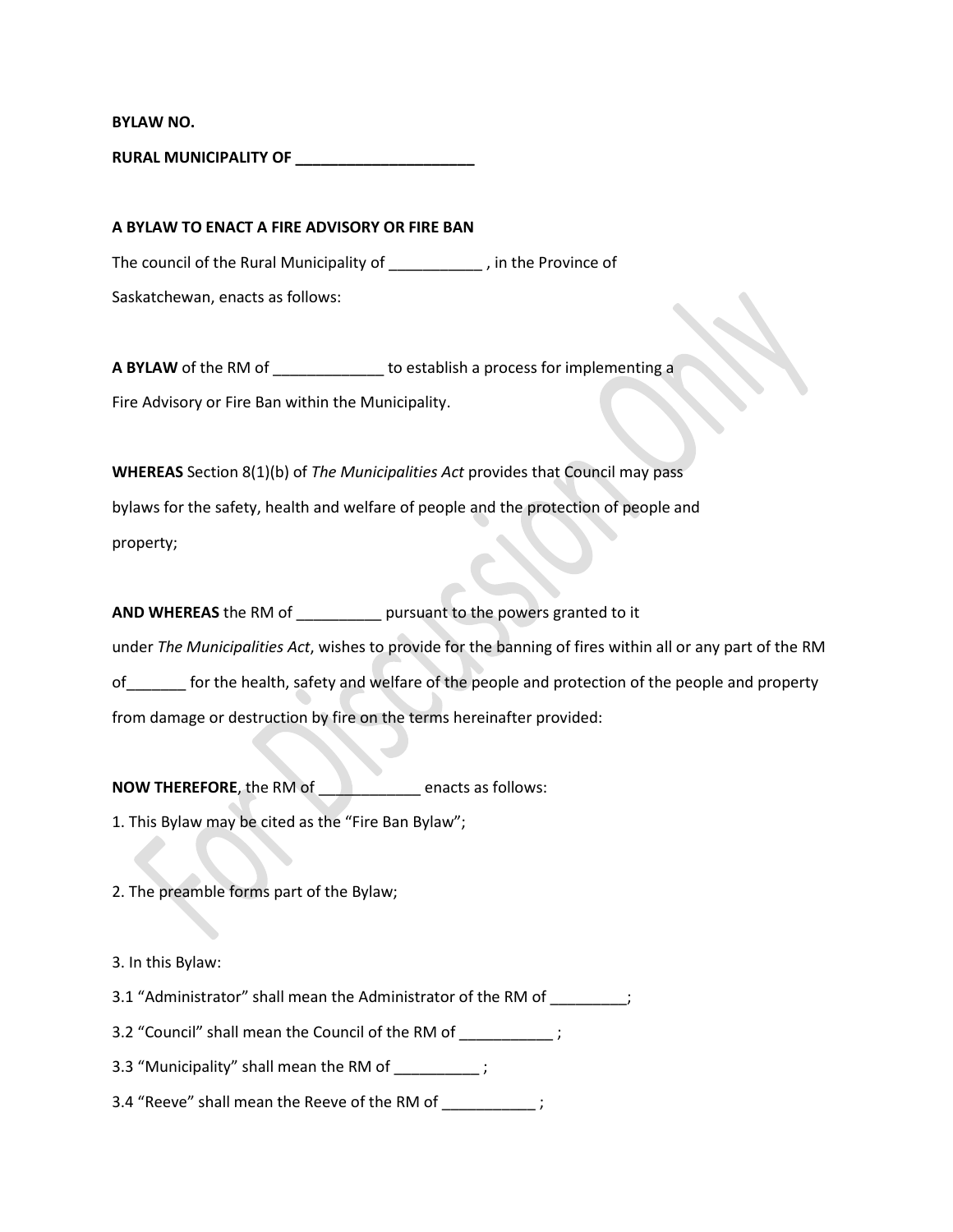3.5 "Fire Chief" shall mean \_\_\_\_\_\_\_\_\_\_\_\_\_\_\_\_\_\_\_\_\_\_;

3.6 "Fire Protection Committee" shall mean the Fire Protection Committee of the \_\_\_\_\_\_\_\_\_\_\_\_\_\_\_\_\_\_\_ of which members will be appointed every second

November following the general municipal election; and

3.7 "Violation Ticket" shall mean a ticket issued for an offense committed against any provision of this Bylaw.

4. Notwithstanding the provision in any other Bylaw the Fire Protection Committee

may, upon receiving input from the Fire Chief of \_\_\_\_\_\_\_\_\_\_\_\_\_

declare a Fire Advisory or Fire Ban to all or any part of the Municipality.

4.1 **Fire Advisory means** – Open burning in the Municipality is not recommended due to dry conditions. It is recommended Agriculture and Industrial operations have water tanks filled and at their disposal at all times. Ratepayers will be advised to use extreme caution when burning or using fireworks and have a plan to extinguish a fire and prevent wildfires.

## 4.2 **Fire Bans** – 2 Types:

- (a) **Partial Ban means**  No fires or fireworks are permitted. Use of Canadian Standards Association (CSA) and Underwriter Laboratories (UL) approved appliances are permitted (Incinerators, Liquid Fuel Barbecues, Camp Stoves). Burning barrels with screens under constant supervision are permitted. Campfires in approved containers as per Schedule A are permitted.
- (b) **Complete Ban means** No agricultural or commercial burning, open burning, fireworks, burning barrels or fire pits/campfires are permitted. Use of CSA and UL approved appliances are permitted (Incinerators, Liquid Fuel Barbecues, Camp Stoves).
- 4.3 A fire ban shall be issued in writing and shall identify:
	- (a) The time and date that the fire ban commences;
	- (b) The type of fire ban and the land location(s) or part of the Municipality the fire ban covers;
	- (c) The time and date the fire ban is lifted, or will be reviewed;
	- (d) Person or persons authorizing the fire ban;
	- (e) Authority allowing the fire ban;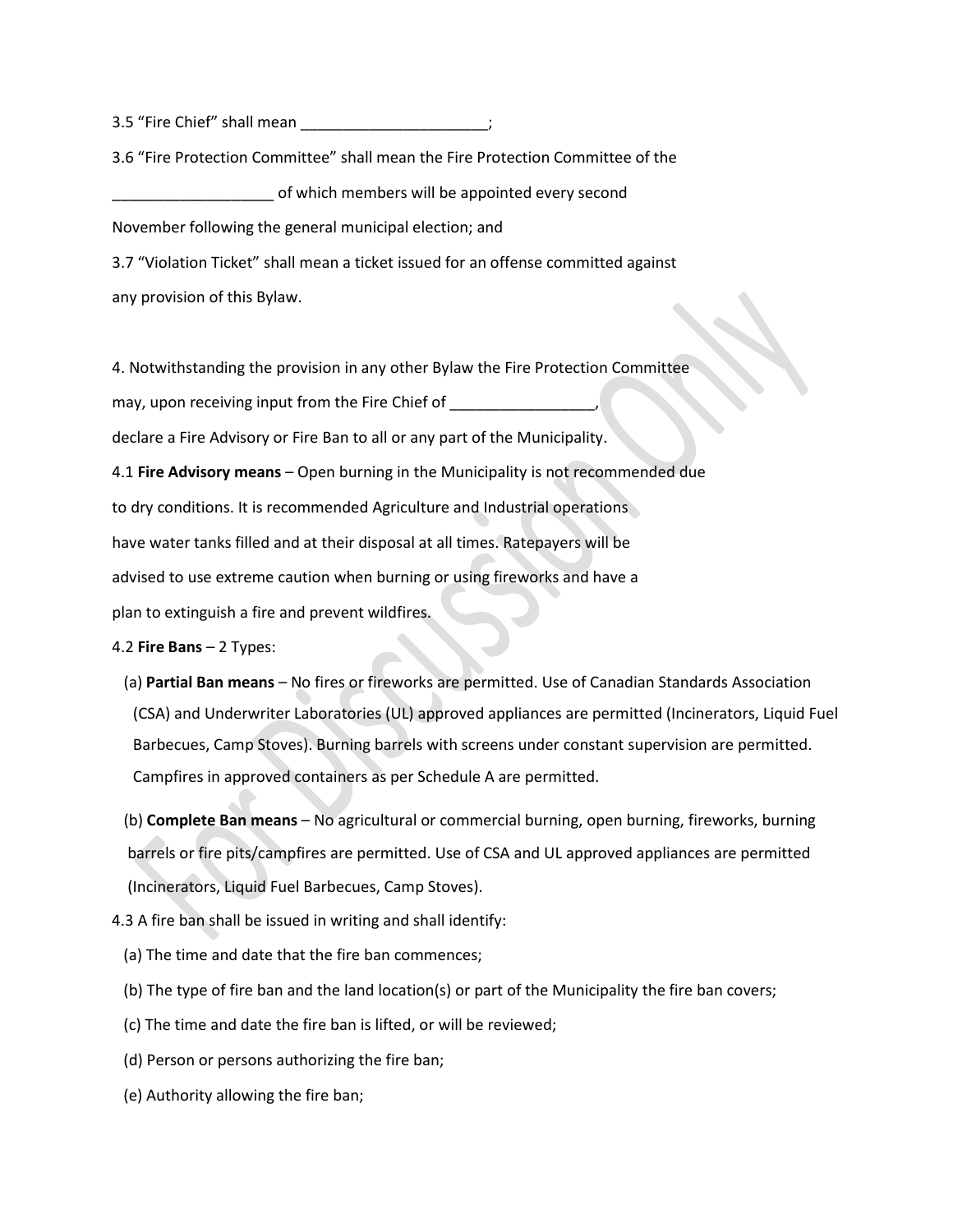(f) Other information that may be in the public interest.

4.4 When a fire ban is declared, the Municipality may notify the public in any manner it deems appropriate, including registering it with the Saskatchewan Public Safety Agency's Provincial Emergency Communication Centre.

5. When determining whether to declare a Fire Advisory or Fire Ban within all or any part of the RM of

\_\_\_\_\_\_\_\_\_\_\_ , consideration shall be given to any or all of the following

factors:

- (a) Levels of recent precipitation;
- (b) Future weather forecasts;
- (c) Water shortages and/or restrictions;
- (d) Availability of fire crews, equipment and apparatus;
- (e) The overall fire danger including fire load and level of ground fuels;
- (f) The amount of, or increase in, recent outside fires;
- (g) The wildfire hazard rating for the Rural Municipality (posted on the Saskatchewan Public Safety Agency website); and
- (h) Recommendation of the Fire Chief(s)

6. Once a fire ban is implemented, if a fire is burning, the Municipality may, subject to the availability of personnel and equipment, take any action that is necessary to control and extinguish the fire.

6.1 The cost of the firefighting services, including fire prevention and fire suppression, provided by the nearest Fire Department, shall be assessed and levied in accordance with the Fire Departments rates.

6.2 For the purpose of assessing and levying costs of firefighting services, the person who owns or occupies the land upon which a fire originated shall be deemed to be the person who receives the firefighting services to control and extinguish the fires.

6.3 Any amount with respect to firefighting services provided to a person within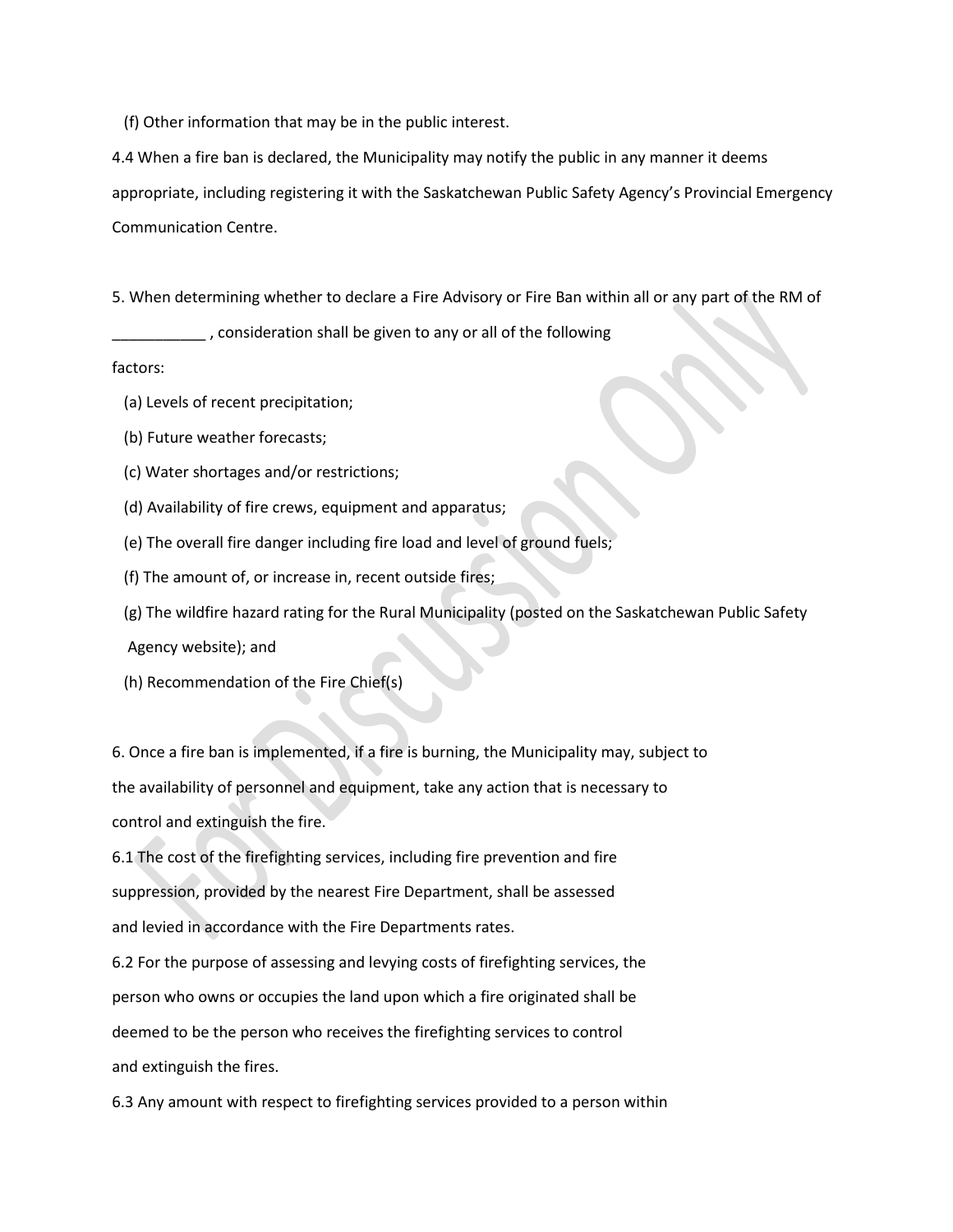the Rural Municipality pursuant to Section 6 hereof that remains unpaid at the end of the year in which the service was provided shall be added to and form part of the taxes on any land or improvement owned by that person.

7. Where the Fire Chief(s), the Administrator, member of Council or Bylaw Enforcement officer has reasonable grounds to believe that a person has contravened any provision of this Bylaw, he or she may serve upon such person a Bylaw Violation Notice as provided by this section.

7.1 Service of such a Bylaw Violation Notice shall be sufficient if:

- (a) Personally served;
- (b) Mailing by registered mail; or
- (c) Leaving same at the last known address of the person in the violation.

7.2 Such notice shall be deemed to have been served:

(a) On the day of actual delivery, if the notice is served personally;

(b) 10 business days after mailing unless the delivery receipt is an earlier

date of which that date would be deemed the date of service; or

(c) The next business day after delivering to the last known address.

7.3 A Bylaw Violation Notice shall be in such form as determined in Schedule C and shall state the section of the Bylaw, which was contravened, and the amount, which is provided in Clause 7.3(a-c) that will be accepted by the Municipality in lieu of prosecution.

(a) \$1,000 for the first offense;

 (b) \$2,000 for a second offense occurring within 12 months of the first offense;

 (c) \$3000 for a third offense occurring within 12 months of the second offense.

7.4 Upon production of a Bylaw Violation Notice issued pursuant to this section within thirty (30) days from the issue thereof, together with the payment of the fee as provided in Clause 7.3(a-c) to the Administrator of the Municipality,